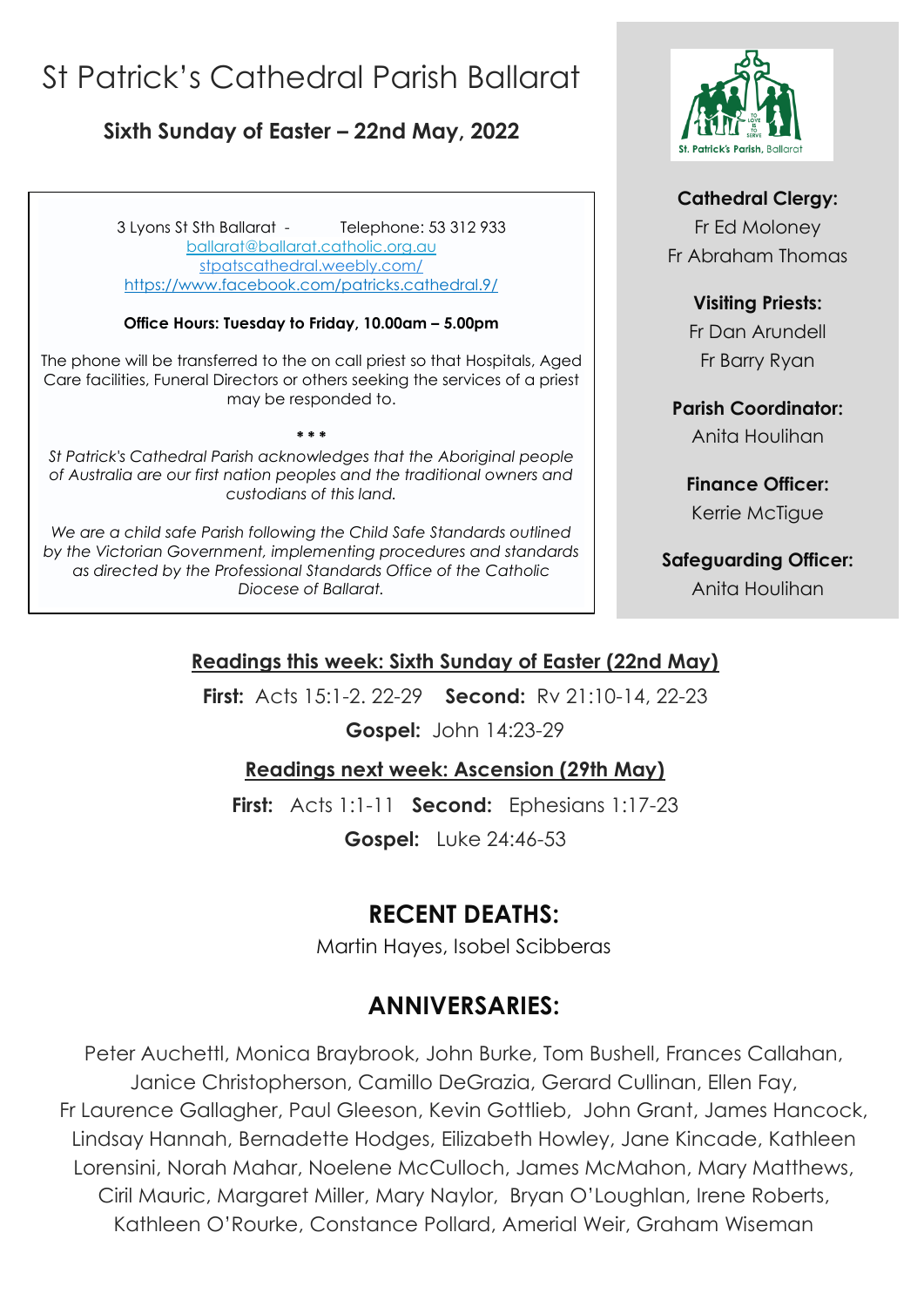# **Baptisms This weekend**

We welcome to our Parish through the Sacrament of Baptism:

#### **Luci Elizabeth Nolan,** daughter of Paul and Andrea **Emily Maria Robertson,** daughter of Anthony and Sonya **Max Benjamin Yates,** son of Matthew and Rhiannon

*"The Church gives the faith to your children through Baptism and you have the task to make it grow" Pope Francis.*

#### **Celebrating Jubilee of Ordination to the Priesthood**

This weekend we give thanks and praise to God for over 100 years of Priestly Ministry of Frs Tom Brophy and Peter Hudson.

We ask for God's continued protection on them and acknowledge the care of their families in support of their vocation to the Priesthood.

May they continue to be guided by the Holy Spirit and protected by Mary, the Mother of the Church.

*"Brother priests, we want to express our appreciation to you, who are our most important collaborators in the apostolate. Your priesthood is absolutely vital. There is no substitute for it. You carry the main burden of priestly ministry through your day - to - day service of the faithful. You are ministers of the Eucharist and ministers of God's mercy in the sacrament of penance. It is you who bring comfort to people and guide them in difficult moments in their lives. "We acknowledge your work and thank you once again, urging you to continue on your chosen path willingly and joyfully. No one should be discouraged as we are doing God's work; the same God who calls us, sends us and remains with us every day of our lives. We are ambassadors of Christ."*

> Pope John Paul II *Pastores Dabo Vobis I will give you Shepherds* Post- Synodal Apostolic Exhortation 1992

### **The Gift of Listening – Fr Andrew Hamilton SJ**

As we commemorate World Communications Sunday we need to remember that good communication requires a commitment to listening with our ears and our hearts.

When we think of communications most of us look at it from the point of view of the person who speaks or writes. We think about the best ways to address our audience.

However, in his message for World Communications Sunday (22 May), Pope Francis looks at communication from the perspective of the person who is addressed. His theme is listening. He reminds us that communication is a two-way process, involving a speaker and a listener. Communication is effective when each partner has an opportunity to speak and to listen. To read the complete article, visit [australiancatholics.com.au](https://www.australiancatholics.com.au/article/the-gift-of-listening?utm_medium=email&utm_campaign=Parish%20Life%20e-newsletter%206th%20Sunday%20of%20Easter%20Year%20C%20%2022%20May%202022&utm_content=Parish%20Life%20e-newsletter%206th%20Sunday%20of%20Easter%20Year%20C%20%2022%20May%202022+CID_d45a40388f967d2e90bd9d34787531c8&utm_source=Jescom%20Newsletters&utm_term=The%20gift%20of%20listening)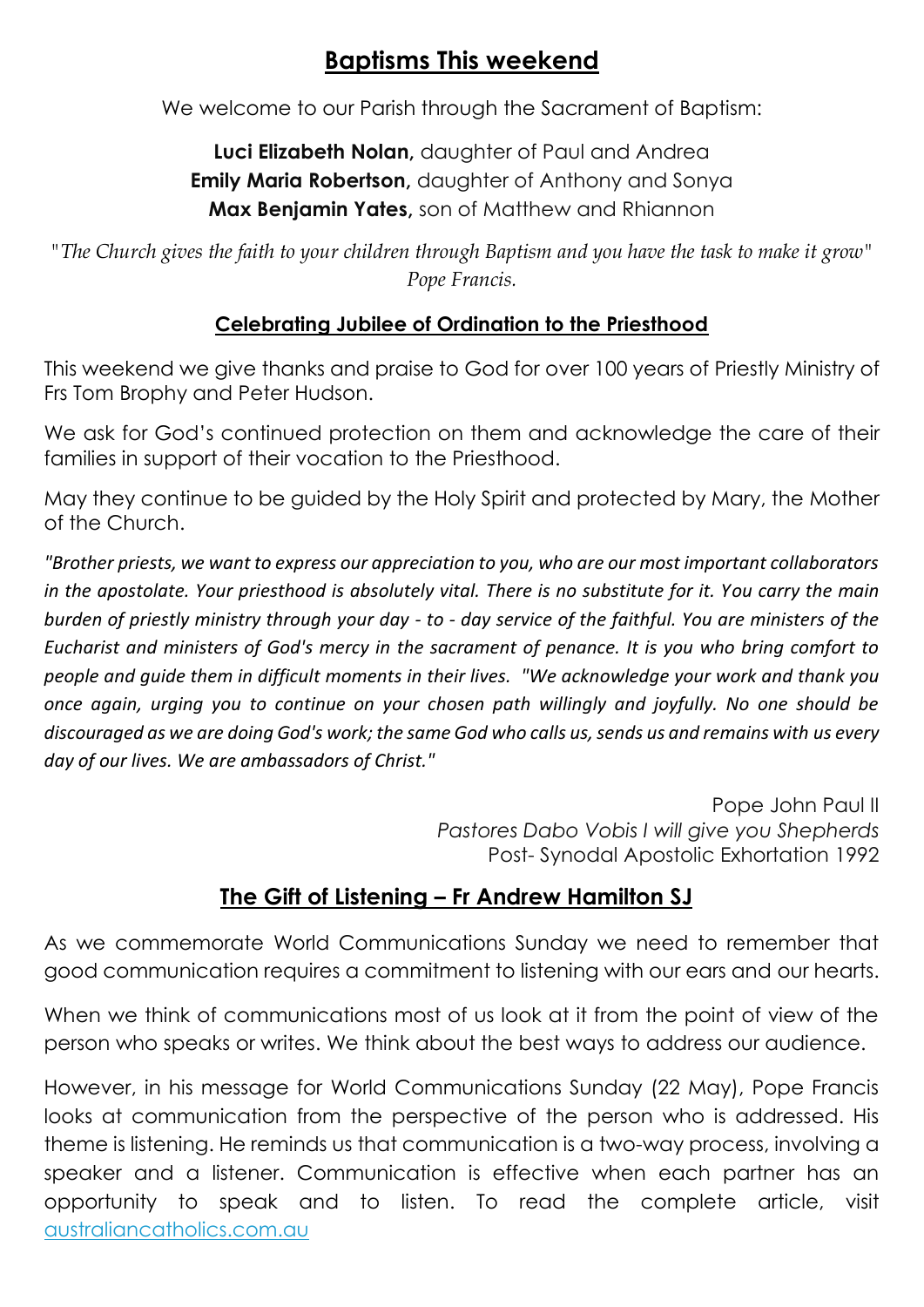#### **GOSPEL REFLECTION**

"Take from my heart all painful anxiety." This is the prayer of the first Sister of Mercy, Catherine McAuley. It echoes the words of the Johannine Jesus, "Do not let your hearts be troubled and do not let them be afraid." It is all a matter of love. Disciples of Jesus know that they need not be anxious or afraid "for perfect love casts out fear" (1 John 4:18). Today's gospel makes it clear that "love" finds expression in the keeping of God's word.

In the prologue to the gospel, John has presented Jesus as the Word, the *Logos* who has been with God from the beginning. Jesus is the word of God in human form, the embodiment of God's communication with the cosmos. Jesus keeps God's word. Disciples are to demonstrate their love for Jesus by keeping the word that he both embodies and proclaims. In other words, they are to live as Jesus has lived and be faithful to what he has taught in God's name. They will thus become a dwelling place for the divine. The implications of this teaching are overwhelming. If we truly believed and "kept" the words of the Johannine Jesus, we might be more inclined to treat each other and "our common home" with the utmost reverence and respect.

Jesus refers once more to his imminent departure. When he is no longer physically present, God's Advocate, the Holy Spirit, will be with them. The Greek word translated as "advocate" carries a range of meanings. It literally means "one called alongside to help" whenever necessary. In other words, the disciples need not be troubled or afraid because they are never alone. The Holy Spirit, the Advocate, is always with them to defend them, to intercede for them, to comfort them, as well as to keep them focussed on all that Jesus has said to them. Earlier in this chapter of John's gospel, the Advocate is called the Spirit of Truth who remains with them and is actually in them. Only through the power of the Spirit will the disciples be empowered to "keep the word" of Jesus.

Jesus gifts his friends with peace, a peace "that the world cannot give." In John's gospel, the "world" is first and foremost the tenting place of God's Word: it is God's creation. Occasionally, as here, it refers to whatever is opposed to Jesus as God's Word. The gift of peace that Jesus brings is a peace that casts out fear. It carries all the weight of the Hebrew *shalom:* it brings total well-being and peace of mind. True peace comes from being centred in God and gathering in all of God's creation. As Jesus leaves them, the proper stance for the disciples is joy in the knowledge that, although he is going away, he is also "coming to them" since the "Father" will send the Spirit to be with them. The gospel reading thus leaves us to find peace in the unfathomable mystery of God.

Veronica Lawson